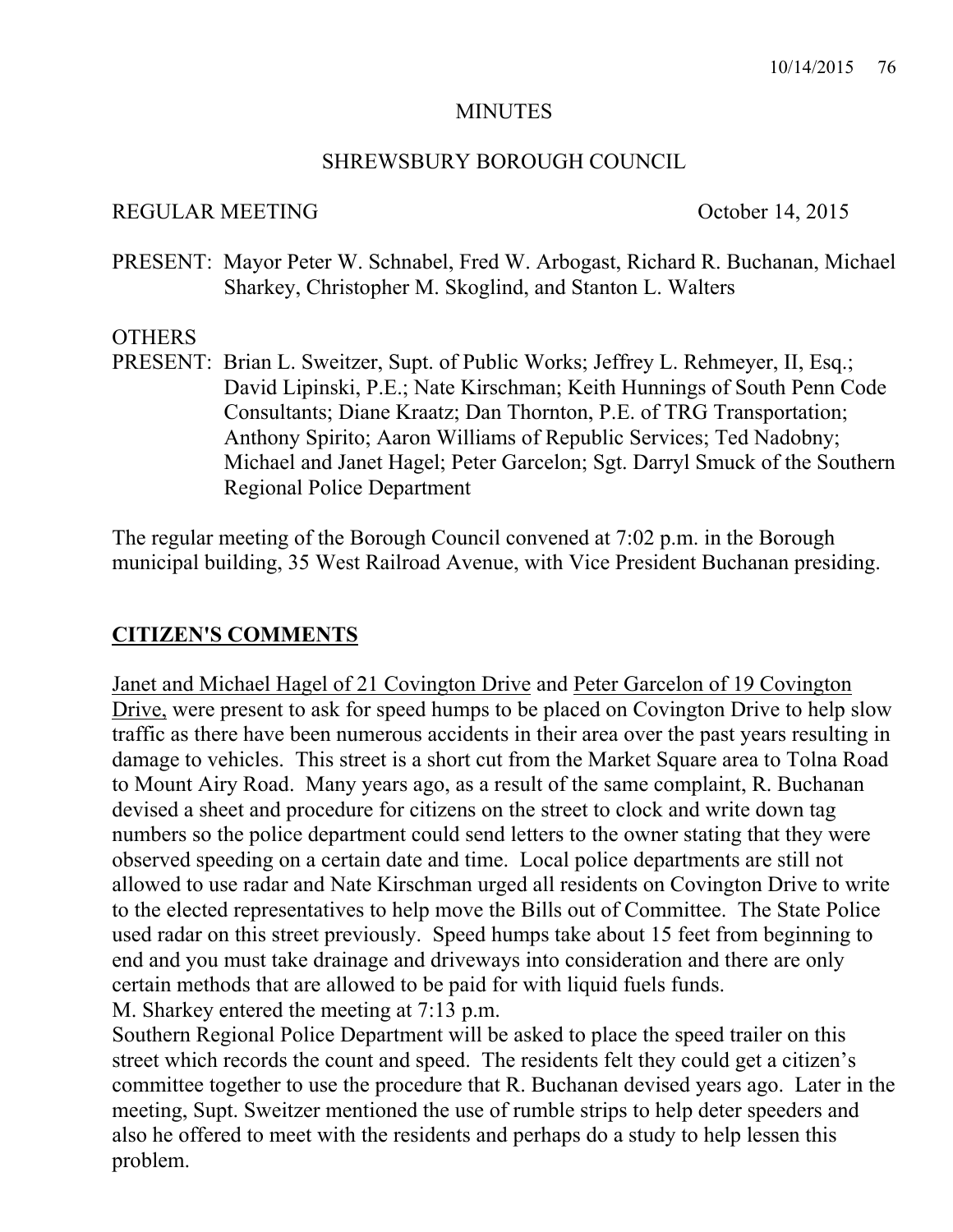Anthony Spirito and Aaron Williams of Republic Services were present to check in since it's been six months since they were here last. Service has greatly improved and Republic Services was thanked.

Sgt. Darryl Smuck of the Southern Regional Police Department arrived at the meeting and he was asked to place the speed trailer on Covington Drive and the problem with speeding on this street. He stated he will place the trailer and bring the bar graph to the next meeting showing the count and speeding results. He stated the Department did use Vascar on the street previously but the variance that must be used it doesn't result in many citations. Mayor Schnabel said the same problem exists on East Clearview Drive.

Dan Thorton of TRG Transportation was present about the traffic signal at Main Street and Forrest Avenue that if this signal is taken out of the coordination with the other signals along East Forrest Avenue, the signal would function using the loops in the street. This would make the current green east and west a shorter time. In the future, it may be asked that PennDOT perform a study to see if a left-turn lane could be installed northbound on Main Street at this intersection with the right lane being used for straight and right turn. Two applications would need to signed this evening including a resolution to authorize the change to the signal timing: one for the signal at the square and one for the signal at East Forrest Avenue and Commerce Drive (old Kmart) intersection.

S. Walters moved to authorize the Vice Chairman to approve the resolution to authorize the Vice President to sign both T 160 applications to amend the coordination of the signals at the Main Street and Forrest Avenue intersection and the signal at the East Forrest Avenue and the old Kmart intersection.

M. Sharkey seconded. The motion carried with all in favor.

# **APPROVAL OF MINUTES**

The minutes of the September 9 meeting were approved by unanimous consent.

# **APPROVAL OF EXPENDITURES AND REPORT OF ACCOUNTS**

C. Skoglind moved to approve the expenditures and report of accounts for September. F. Arbogast seconded. The motion carried with all in favor. The report for the Municipal Authority was also included for information only.

# **BILL LIST**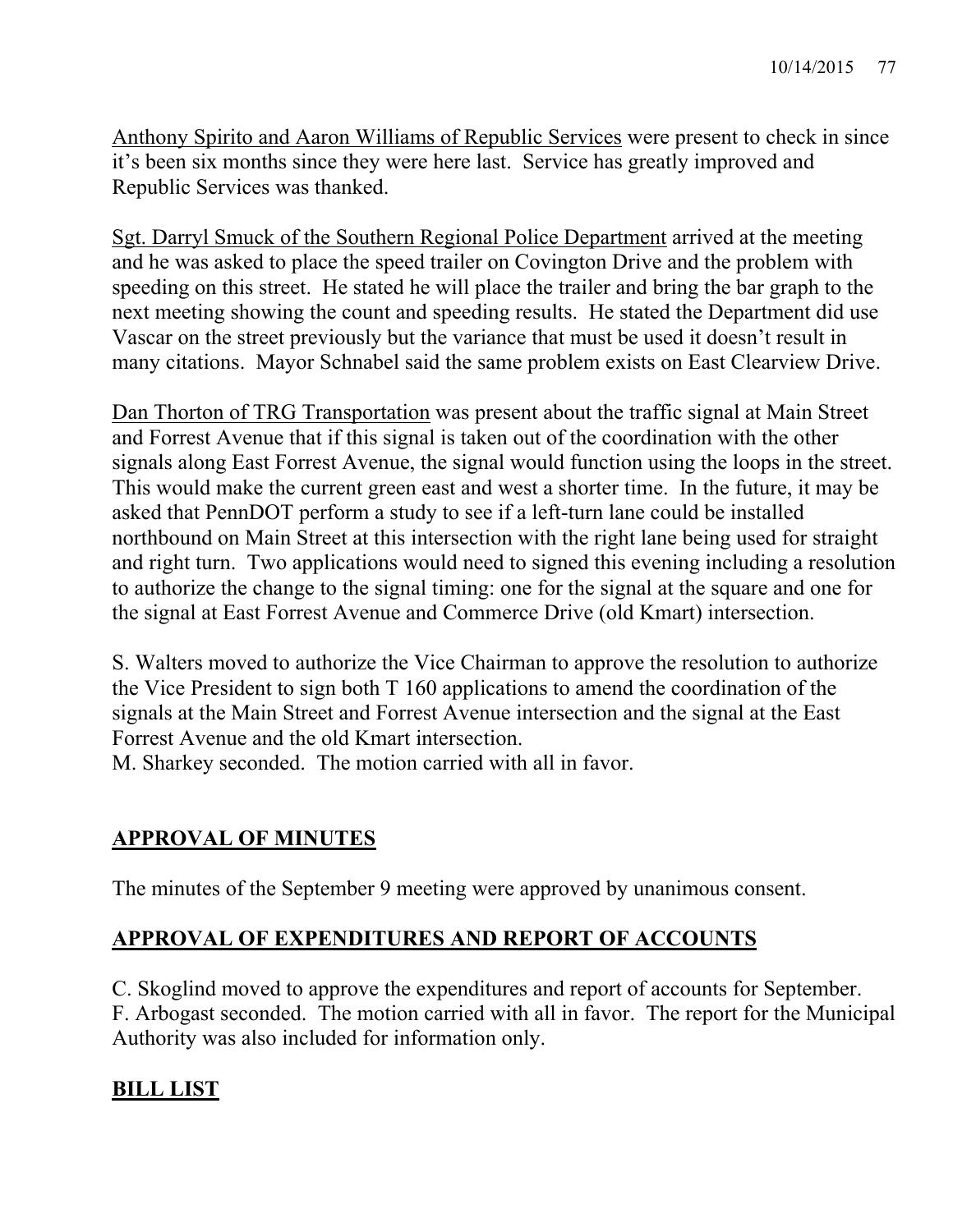The bill list for September was presented: General account: check numbers 13027 thru 13062; Water account: check numbers 5437 thru 5454; Sewer account: check numbers 5044 thru 5053; Highway Aid account: none.

C. Skoglind moved to approve the bill list for September, 2015.

M. Sharkey seconded. The motion carried with all in favor.

# **APPROVAL OF PAYROLL REGISTER**

C. Skoglind moved to approve the September 14 and 28 payroll registers.

F. Arbogast seconded. The motion carried with all in favor.

# **SUBDIVISION & LAND DEVELOPMENT**

# **Codes Enforcement** – Keith Hunnings

Five permits were issued in September. Keith asked Council what it wanted to do about the very high vegetation in the rear of 208 Cardinal Drive that there were no responses to the violation letters that were sent. Keith provided pictures that were taken from the property next door. An attempt was made to mow the front lawn but the weeds were cut down and left on the ground. The weeds in the back are ten feet tall. Rather than call in a contractor, Supt. Sweitzer stated the Public Works Department could cut and remove the weeds and bill the homeowner for the time and costs. He was advised to notify the police department before he arrives at the property since the home is occupied.

**Southern Regional Police** – Richard Buchanan and Mayor Schnabel

Mayor Schnabel rebutted the statement made by a representative from Glen Rock Borough at a town meeting held September 28 that its withdrawal was not so much about the money but that they don't have a vote or say, explaining that is untrue. The Chairman of the Commission is Mayor John Trout of Glen Rock Borough. When the new agreement was signed in 2014, if Glen Rock Borough had an issue, it should have been discussed at that time. A letter was received from Glen Rock Borough giving notice of withdrawal from the Commission effective December 31, 2017. R. Buchanan said it was disheartening when an elected official from Red Lion Borough was at the meeting encouraging Glen Rock Borough to leave Southern Regional Police and go with free State Police coverage like Red Lion Borough did. Nate Kirschman urged Council to support House Bill 709 that would require municipalities that did not have its own police force to have to pay for State Police coverage.

R. Buchanan stated the preliminary police budget shows Glen Rock Borough at 15%; New Freedom Borough at 33.4%; Shrewsbury Borough at 32% and Stewartstown at 19.8%. The preliminary budget does not have the new property and liability insurance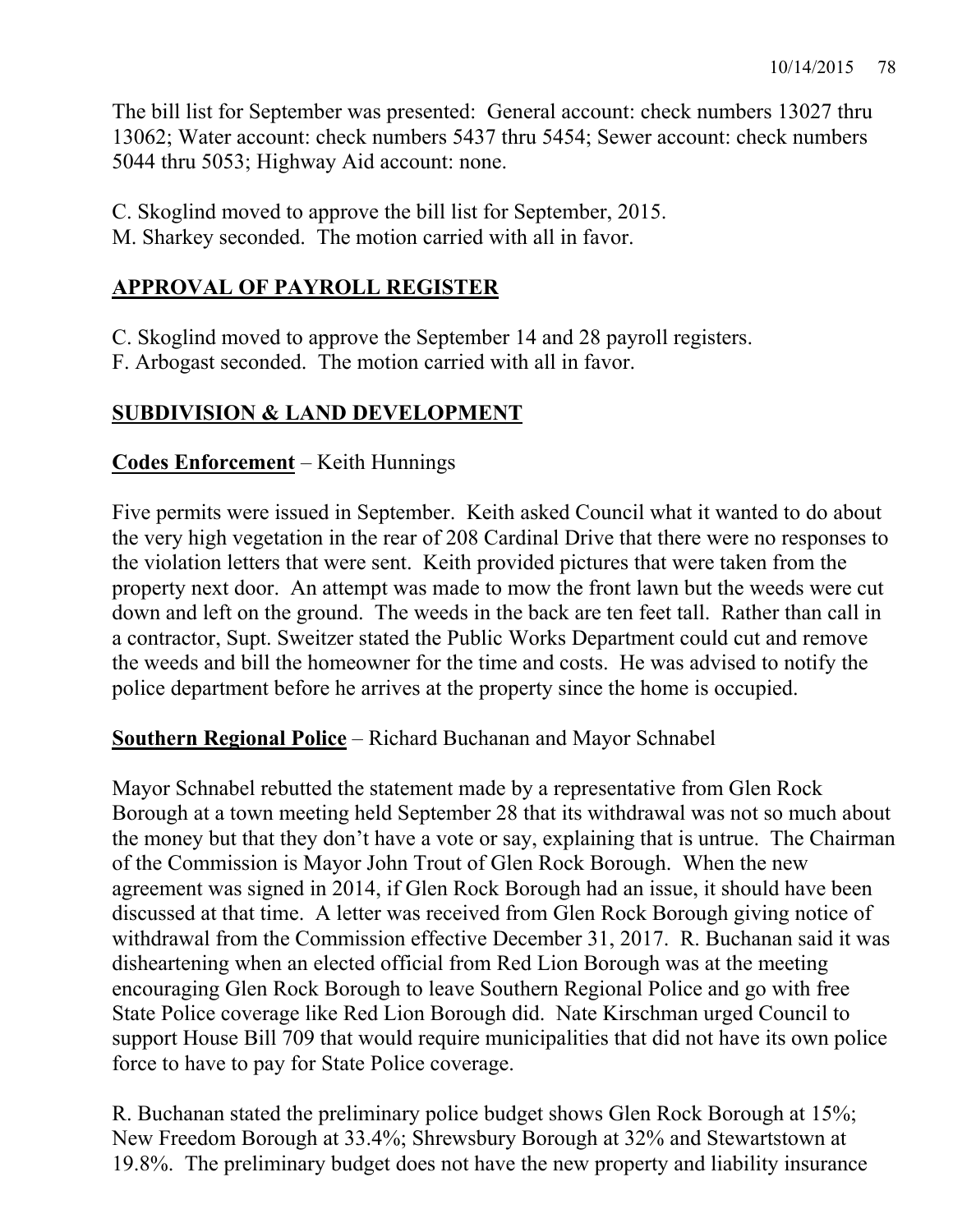amounts and salaries. Our increase for 2016 is 6% with a preliminary figure of \$518,000.00.

# **Water & Sewer** – Richard R. Buchanan

### Blouse and Smith SRBC Permits

The new permits for the wells were received after starting the process in February of 2010. The permit allows for groundwater withdrawals of 39,000 gallons per day for the Smith Well and 73,800 gallons per day for the Blouse Well with a total system withdrawal limit of 620,000 gallons per day. Within 120 days of issuing the permit, we must submit a metering plan, meter accuracy within 5% groundwater elevation monitoring program and keep daily records. This includes all sources . A response will be sent and the matter may be appealed. This was deferred to the Water and Sewer Committee to come back with a list of options. The \$800.00 invoice for reviewing our data will be held. The review fee will go to \$1,050.00 per year per well that comes up for renewal.

## Sewer Meters (Deer Creek Study)

The Municipal Authority approved purchase of sewer meters up to \$45,000.00. Kraig Moodie from FloWAV agreed to provide flow meters for a few weeks trial to demonstrate the effectiveness of the meters. They will be installed on Thursday, October 15.

C. Skoglind moved that the cost of the flow meters be shared based on the current ratio between the Borough and the Authority since they will be used throughout the sewer system.

M. Sharkey seconded. The motion carried with all in favor.

## Apple Tree Court Drainage

The York County Conservation District addressed the drainage and stabilization requirements for the development. Livingston Construction addressed the issues and Johnston and Associates, the developer's engineer, sent a letter that all modifications were addressed and are satisfactory. The York County Conservation District will be out to re-inspect next week. The detention pond previously was not maintained and the water was staying the pond and seeping into the ground. Now, since the developer has made repairs, the pond is draining as it should and this is why 9 Wineberry Drive is seeing more water. The bare area should have been seeded and mulched. The Secretary was asked to send a letter to the neighbor to give them an update and to call the Conservation District if they have further complaints.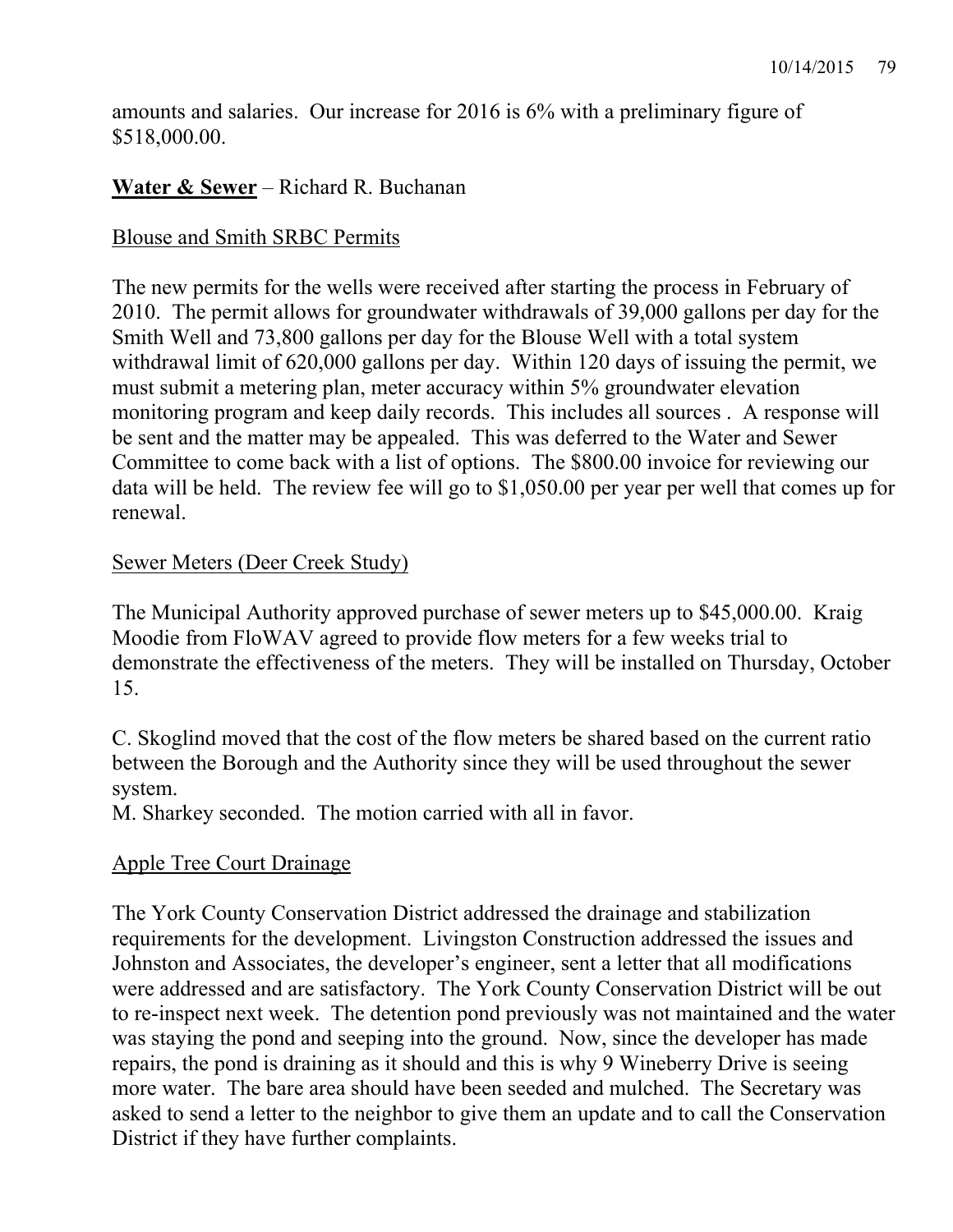## **Public Roads & Lighting** – Michael G. Sharkey

### Mount Airy Road Traffic Redesign

The Interstate 83 and traffic control devices were installed last week at a total cost of \$2,885.33 with an invoice going to the shopping center management. The owner would like to make changes to the south entrance/exit at its cost. The proposal will be sent to PennDOT and Supt. Sweitzer will help with the highway occupancy permit.

#### Future Road Projects

Supt. Sweitzer updated the prices for roads that were rated 2.0 and less from the road survey and the total comes to around \$750,000.00. Discussion regarding the line of credit to do this work should be included in the 2017 budget.

## **Public Lands, Buildings and Finance** – Christopher M. Skoglind

## **ENGINEER'S REPORT**

#### Southern Farms Phase 2 Sewer Lining Invoice

Video Pipe Services submitted the third invoice for this work in the amount of \$31,006.00. Eng. Lipinski recommends the invoice be paid pending Supt. Sweitzer double checking the quantities.

C. Skoglind moved to pay the Borough's share of the third and final invoice, \$31,006.00, from Video Pipe Services pending Supt. Sweitzer's confirmation of the quantities. F. Arbogast seconded. The motion carried with all in favor.

## **SOLICITOR'S REPORT**

#### Susquehanna River Basin Commission

A Memorandum was attached to the solicitor's report providing more information on how the Commission's decisions can be reviewed by a court.

#### 13 Tree Hollow Drive

The property has been vacant for a couple of years and the owner is deceased. A Writ of Scire Facias has been filed and a letter was sent to the lender asking for the monies owed and there was no response. The next step is proceeding with a Sheriff's Sale, the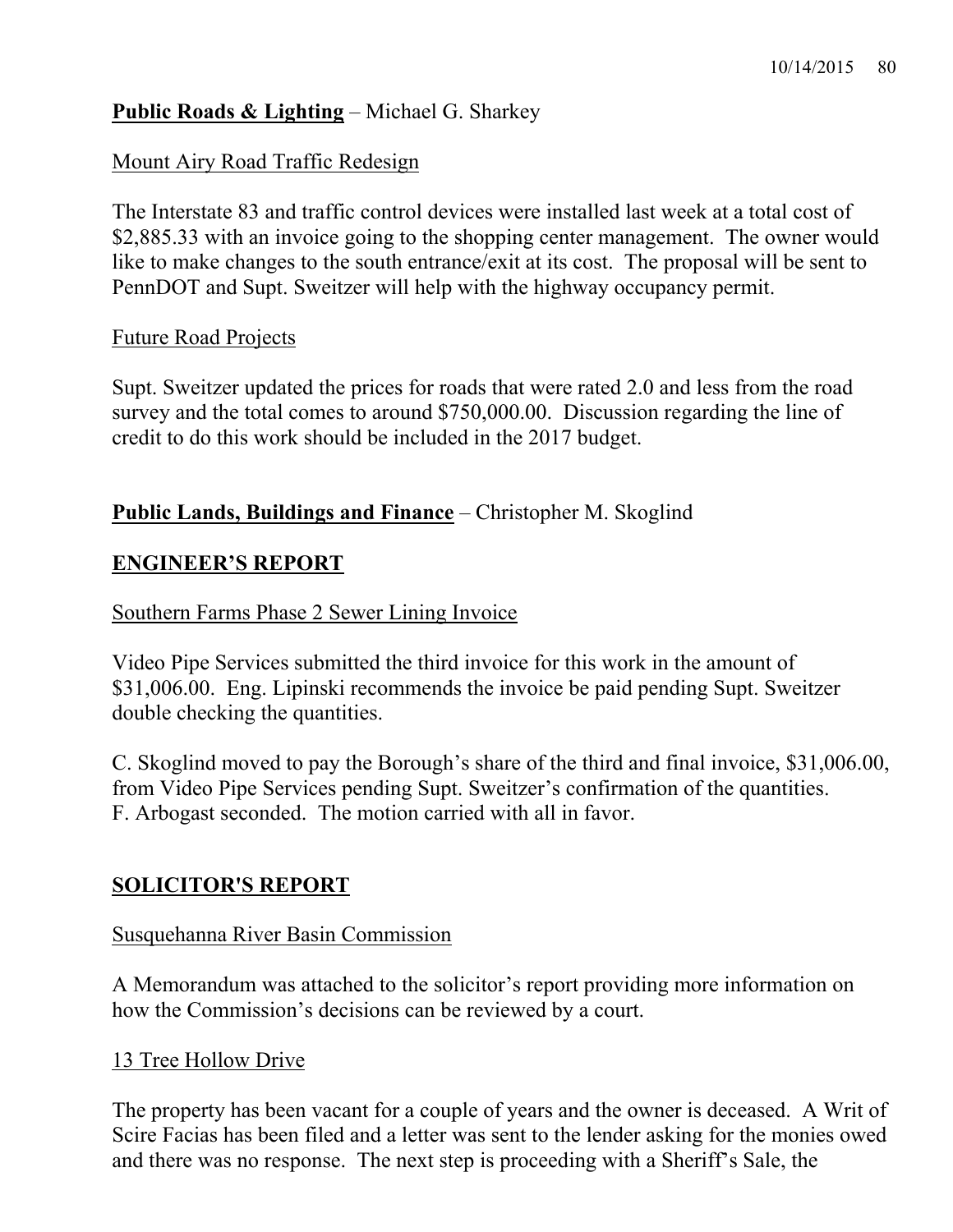documentation for which will be filed on or before the deadline coming at the end of the month.

## Drainage Easement Tree Hollow Drive

Sol. Rehmeyer provided a copy of a Release and Waiver of Liability to the Moffatts for review, discussion and to share with their neighbors at 25 Tree Hollow Drive. The Moffatts filed a supplemental complaint that they were not aware they would owe the Borough engineer review fees or other fees. The Moffatts' requested to make changes to the existing storm water management facilities required the involvement of Borough representatives. To date, a little over \$500.00 is outstanding. M. Sharkey and S. Walters asked when a resident would normally be told they be billed for costs incurred by Borough personnel and Sol. Rehmeyer responded that this case is different from most as it was not commenced through filing a land development plan even though the request was to change storm water facilities approved previously in a land development plan. Rather, the neighbor had changed the storm water swale design, and the Moffatts contacted the Borough with their proposal to do something similar. At Eng. Lipinski's suggestion, they hired an engineer who prepared a design, and this design was submitted to and reviewed by the Borough Engineer. After concerns about the design were expressed to avoid the Borough incurring a liability by allowing the Moffatts to proceed with their design, as proposed, and in lieu of requiring additional land development planning procedures, a waiver agreement was prepared by Sol. Rehmeyer to be signed by the HOA and the neighbor. The Moffatts will be told they can make payment arrangements on the outstanding invoices.

A policy letter will be drafted to be attached to a building permit to alert residents that if costs are incurred by the Borough for their project, that they will be billed.

## Amendment to Ordinance No. 2005-10 Street Cuts

A draft ordinance was prepared that requires the entire lane of travel on any streets where an opening or excavation is made shall be restored and resurfaced in its entirety if the opening or excavation occurs within five years after paving.

#### Trees and Roots and the Impact on Sewer Lines

The Municipal Authority heard requests for reimbursement regarding damage to trees as a result of sewer work. Sol. Rehmeyer developed a policy with regard to trees in rightsof-ways that will be put in resolution form for adoption.

Stewartstown Railroad Fees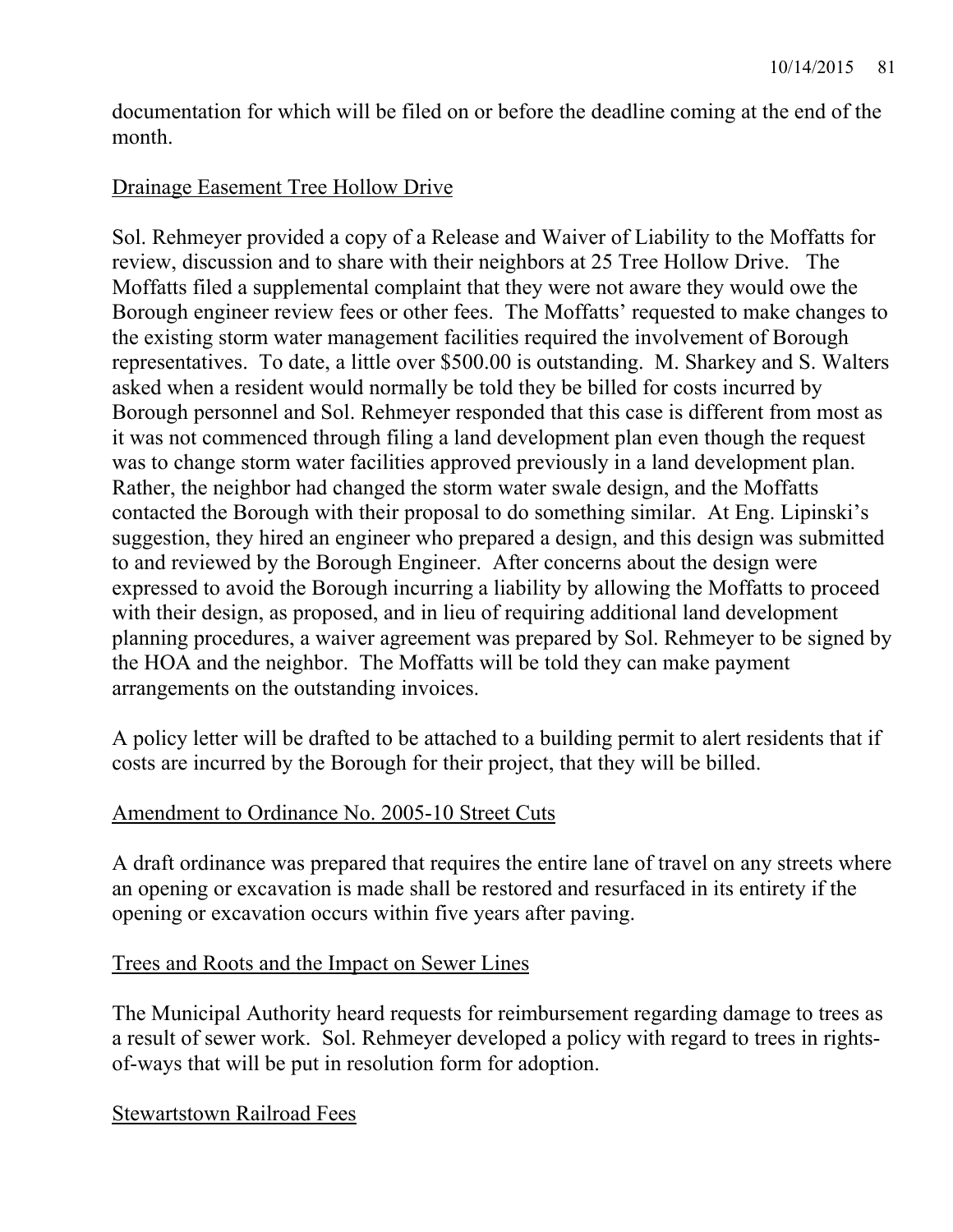Omega Rail Management has been requesting substantial license fees from the Municipal Authority and now the Borough for crossings through the railroad right-of-way. Additional information about the fees has been requested repeatedly. No substantive information has been provided though.

## **Public Safety, Welfare and Personnel** – Fred W. Arbogast

### Sewer License

B.J. Matthews has obtained his sewer license and Supt. Sweitzer would like to see B.J. compensated for his accomplishment.

## EOC Activation

S. Walters stated the EOC was activated today during the police incident that was in the immediate vicinity.

## **Secretary's Report** – Cindy L. Bosley

The annual York County Borough Association meeting is on November 14 in Red Lion.

## **York Adams Tax Bureau** – Michael Sharkey

M. Sharkey said the Bureau will not be increasing the maximum collection rate (2%) and they plan to start building a capital reserve. The Bureau is starting to become a model for other localities due to how well it functions. He stated he will be voting in favor of the budget later this month.

## **Subdivision, Land Development and Zoning** –

## **Planning Commission/Regional Planning Commission** –

## Exit 4 YAMPO

M. Sharkey attended the meeting earlier this month to learn about the Exit 4 improvements. Two options were proposed: double diamond or a tight urban diamond. The bridge will be replaced and PennDOT hopes to have a public meeting in January.

# **UNFINISHED BUSINESS**

## **NEW BUSINESS**